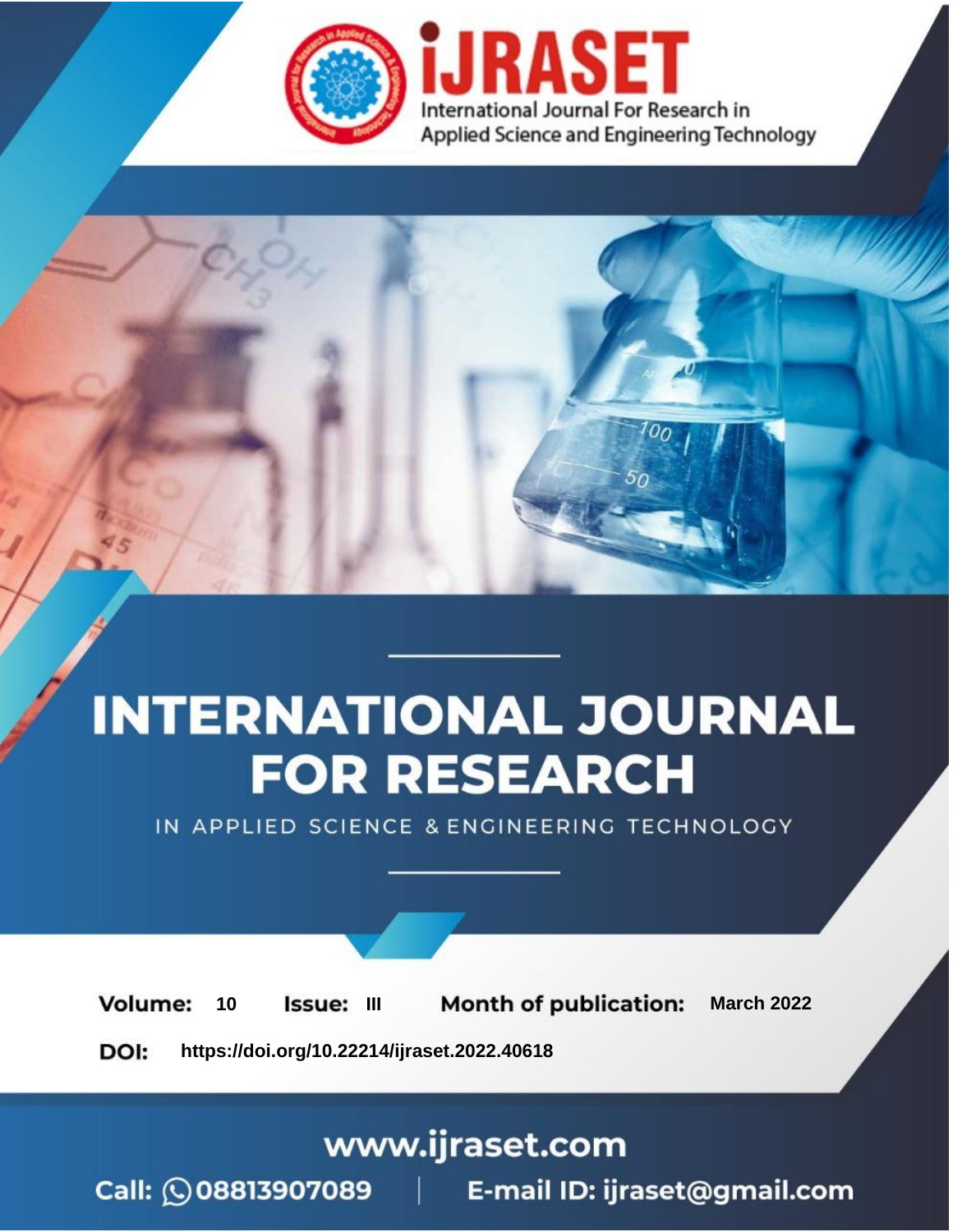

# **Role and Benefits of Sports Psychology for the Improvement of Performance of Sports Persons**

Dr. Vikas Mehta

*M.P.Ed., NET, SLET, Ph.D., Associate Professor of Health and Physical Education. Head of the Department Sri Guru Hari Singh College VPO Sri Jiwan Nagar District Sirsa Haryana*

*Abstract: The acceptance of sport psychology, both as an academic discipline as well as an applied process, has grown considerably over the past 2 years. Sports performance is determined by a combination of physiological factors, technical skill, tactical insight and state of mind. Every top sportsperson knows that their best performances come from their mind as much as their body. Not many to the world of competitive athletics would argue with the significance of being psychologically ready just before an athletic competition along with the want to help keep this specific mindset during a competitive competition. As a result, the goal of this report is actually providing the viewer with a basic framework depicting how mental skills education translates into enhanced competition efficiency. This particular framework is meant to help bridge the common "understanding gap" that's presently being described by a lot of coaches and athletes, while simultaneously helping sport psychology practitioners market their valuable services to specific athletes & teams. The paper concluded by stating sport psychology must be used as scientific instruction ways for athletes to be able to improve sports performance. Keyword: sports psychology, athlete, performance*

### **I. INTRODUCTION**

Sport psychology in the grand scheme of items is nevertheless a contemporary and new relative discipline, with academic courses, content specific publications, and expert governing systems just emerging in amounts that are vital as recently as the 1960s. Since this particular time, sport psychology has experienced an immediate development in worldwide recognition, both as an applied exercise and as an academic goal. Significant advances in the understanding of ours of the connection between sports performance and mental skills have been made with this time period, with a strong body of knowledge supporting the applied usage of it's of the region of performance enhancement. Understanding of sports psychology is vitally important to achieving the best possible performance and has a great deal of benefits like it helps you to evaluate the match among sports and persons as well as positions on a team, helps athletes & coaches appreciate the strengths of theirs and turn into more conscious of those places where growth might be justified, helps athletes and coaches in a strained relationship, examine the cause of the conflict and develop a technique to bring down it. It is able to lead to inspired and dedicated conduct, helpful for the athlete as well as sports expert on the life and career planning, self-management along with interpersonal skills areas.

Practice and sport psychology studies have been around for nearly a century, during which time scholars and workers alike have made initiatives that are ongoing to find out much more about the psychosocial variables related to improved sports performance. From inner variables like character, achievement motivation, and self-efficacy to outside variables such as for instance sports performance as well as team cohesion many variables have been viewed in an attempt to better understands the growth as well as maintenance of performance excellence.

Sport psychologists can also be liable for building techniques to help mentors in the mental management of the organizations of theirs. Psychologists are able to help mentors determine the most suitable techniques to enhance cohesion and commitment to the team, which might include revitalizing the good impact of the team leader building athletes' independence and enhancing decisionmaking procedures as well as interaction among athletes during competition. With the present, the optimization of sports performance is actually determined by the usage of a multidisciplinary approach. Does this particular wide strategy open a brand new area where coaches, as well as psychologists, work towards the same interests with the development of the best possible work environment, certain competencies together, therefore solving possible conflicts which might develop inside the group.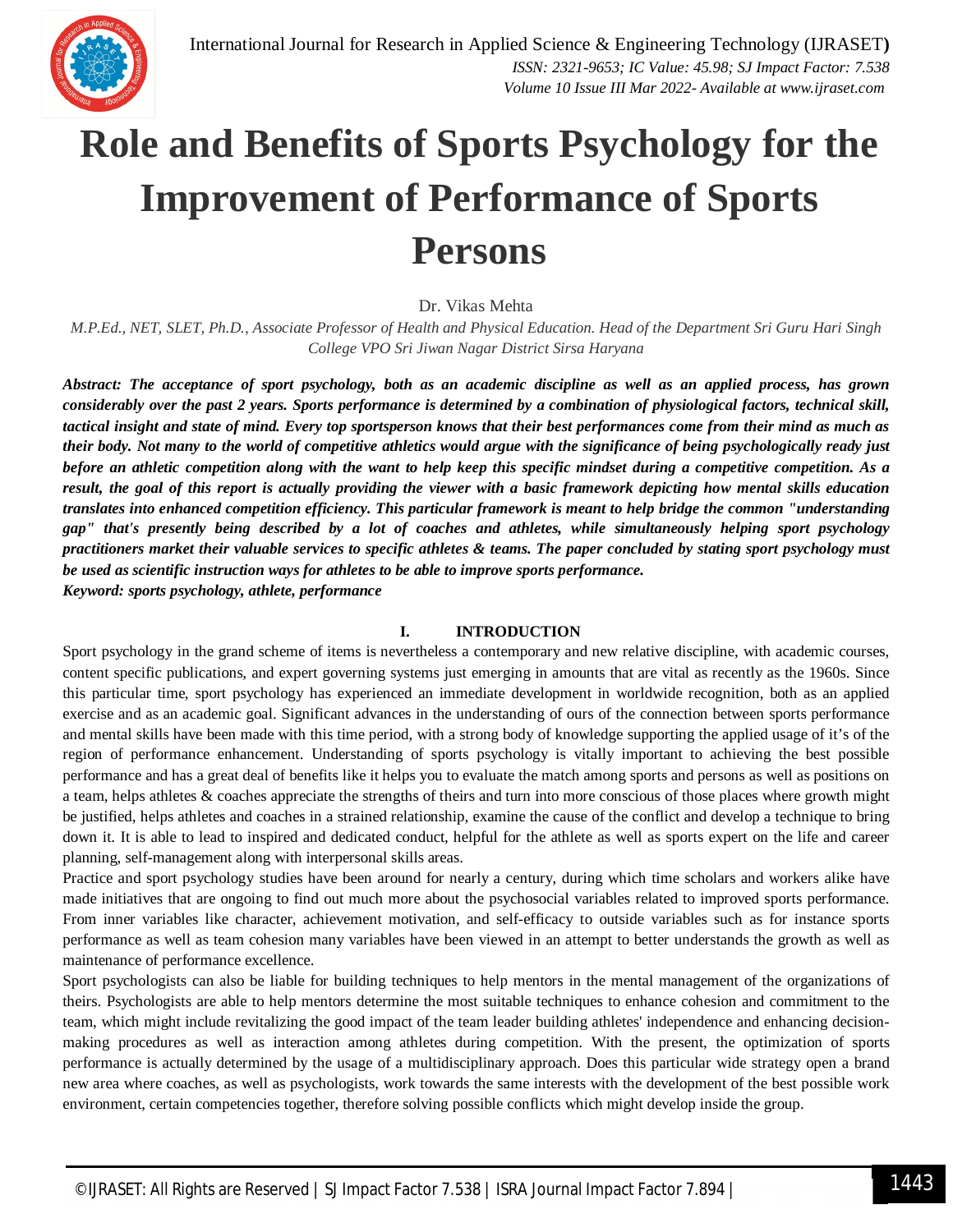International Journal for Research in Applied Science & Engineering Technology (IJRASET**)**



 *ISSN: 2321-9653; IC Value: 45.98; SJ Impact Factor: 7.538 Volume 10 Issue III Mar 2022- Available at www.ijraset.com*

### **II. OBJECTIVE OF SPORTS PSYCHOLOGY**

- *A.* To understand the effects of psychological factors on physical performance.
- *B.* To understand the effects of participating in physical activity on psychological development, health and well-being.
- *C.* The aim of sports psychology is to address the mental and emotional needs of athletes.
- *D.* Sports psychology enhances their overall well-being and boosts their sports performance to the highest level possible.
- *E.* Sports psychology is designed at optimizing sports performance. One mental condition which is strongly connected to the optimum performance of sport is flow.
- *F.* Sport Psychology interventions are actually created to aid other sports participants and athletes (e.g., coaches, administrators, parents) out of a large array of options, levels of ages and competitors, which range from leisure youth participants to Olympic and professional athletes to master's level performers.

### **III. THE ROLE OF SPORT PSYCHOLOGY IN SPORTS PERFORMANCE ENHANCEMENT**

The specific area of sports psychology has created quickly recently. The significance of a sports psychologist as an important fellow member of the coaching as well as health care teams is commonly recognized. Sports psychologists are able to teach skills to assist athletes to improve the learning process of theirs as well as motor skills, handle competitive pressures, fine-tune the amount of understanding required for optimum performance, and be focused amid the countless distractions of staff travelling and in the competitive atmosphere.

- *1)* Sports Psychology has a great deal of roles to play in the realization of the nation's sporting goals, the following are consequently several of the roles which Sports Psychology is able to perform in improving performance.
- *2)* The sports psychologist work on the psychological conflict of every person and requires of the unique athlete, making him take choices which are important to failure or being successful during play.
- *3)* The sports psychologist assists the athlete to block out stress provokingly.
- *4)* The sports psychologist is interested in performance development the athlete, to facilitate the learning procedure, errors which athletes make could be remedied during skill acquisition.
- *5)* Stress management is yet another crucial area in which the sport psychologist helps in improving sports performance. You will find many strategies which could be used in offering with anxiety.
- *6)* The sports psychologist is going to use his/her knowledge of human behaviour in motivating athletes. Inspiration doesn't mean material incentives as cash, home, automobile etc.
- *7)* Sports Psychology is believed in teaching the person to be sensitive, supportive, and positive.

#### **IV. BENEFIT FROM SPORTS PSYCHOLOGY**

- *1*) Improve focus and deal with distractions. Many athletes have the ability to concentrate, but often their focus is displaced on the wrong areas.
- *2)* Develop coping skills to cope with mistakes as well as setbacks. Emotional management is a requirement of entering into the zone. Athletes with pretty high as well as tight expectations have difficulty coping with small mistakes which are a normal part of sports. It is essential to deal with these expectations as well as aid athletes to stay composed under stress and once they commit mistakes or even get frustrated.
- *3)* Help teams develop cohesion as well as communication skills. A significant component of mental training and sports psychology is helping teams enhance communication and cohesion. The more a staff operates like a product, the greater the outcomes for those involved.
- *4)* Improve and / or balance inspiration for optimum results. It is essential to look at the level of yours of commitment and only the reason why you're driven to enjoy the sport of yours.
- *5)* To put in a proper belief system and determine irrational feelings. Among the areas I pride myself on is actually assisting athlete to determine ineffective values as well as perceptions including bad self-labels and comfort zones which hold them back from executing effectively.
- *6)* Improve and / or balance inspiration for optimum results.
- *7)* Find the right zone of intensity for your sport. I use intensity in a broad sense to identify the level of arousal or mental activation that is necessary for each person to perform his or her best.
- *8)* In order to create game-specific tactics as well as game programs. All great mentors use game plans, race techniques, and program management skills to assist athletes emotionally get ready for competition.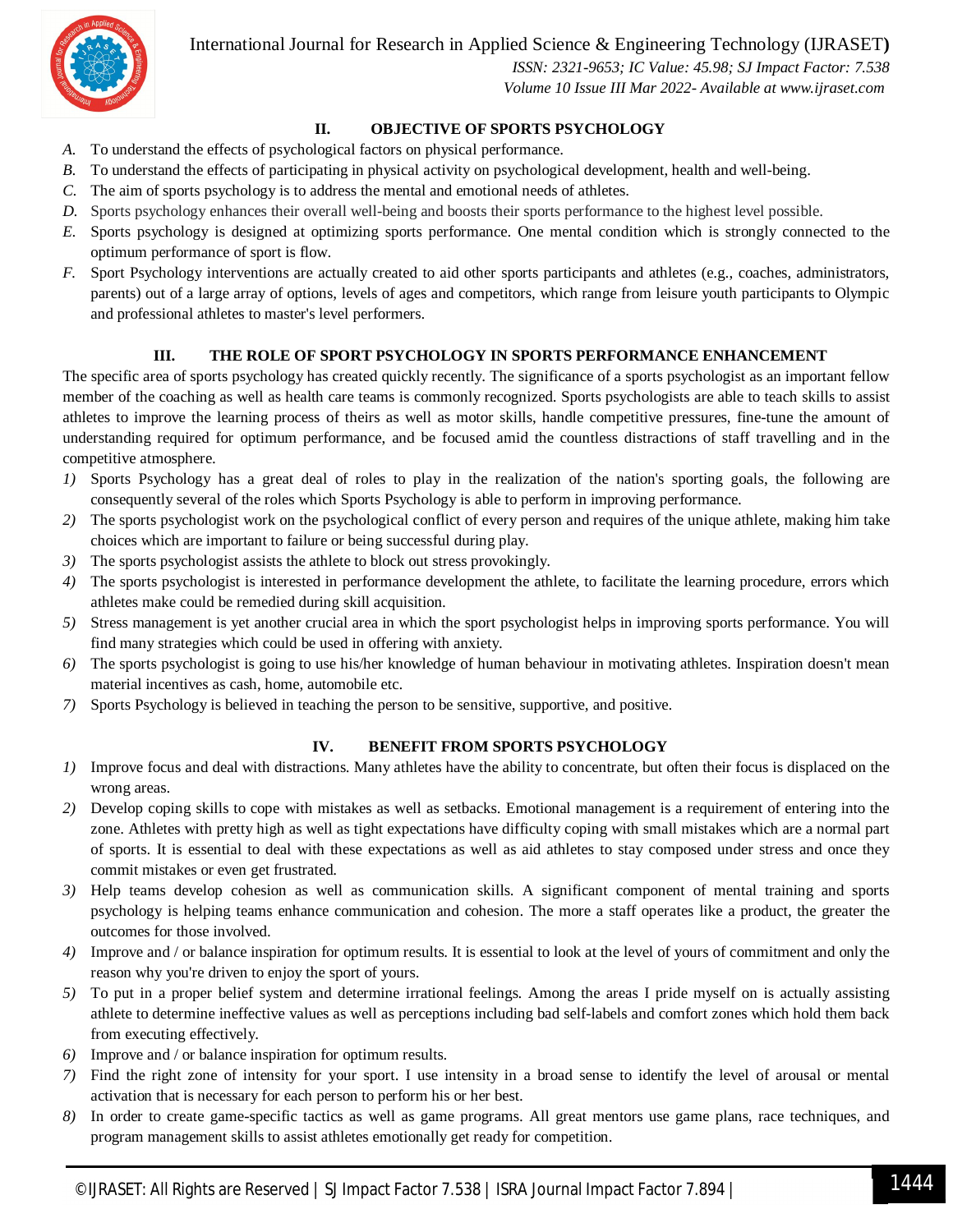## International Journal for Research in Applied Science & Engineering Technology (IJRASET**)**



 *ISSN: 2321-9653; IC Value: 45.98; SJ Impact Factor: 7.538 Volume 10 Issue III Mar 2022- Available at www.ijraset.com*

### **V. SUGGESTIONS**

- *A.* Building confidence in sports.
- *B.* Focus on yourself, not on others.
- *C.* Concentrate on the process, not outcomes.
- *D.* Stay relaxed under pressure.
- *E.* Develop effective routines.

#### **VI. CONCLUSION**

Failure or success in the area usually depends on mental aspects almost as physical ones. Sports psychologists realize the remarkable effect of the athlete's mindset and concentrate on preparing the brain to conquer obstacles on the field while improving trust for optimum performance Every single one of us has an untapped source of energy which may be drawn upon to take about outstanding outcomes.

Sports Psychology does apply to a large number of extreme athletes. Most of the pupils (junior, professional athletes, college, and high school) are highly devoted to excellence and seeing the distance they are able to go to sports. They like tests as well as competition themselves against the very best in the sport of theirs. They realize the value of an optimistic attitude as well as mental toughness. These athletes would like every possible benefit they are able to buy like the mental advantage of the competition.

#### **REFERENCES**

- [1] Serrano, J., Shahidian, S., Sampaio, J., & Leite, N. (2013). The importance of sports performance factors and training contents from the perspective of futsal coaches. Journal of human kinetics, 38, pp. 151–160. doi:10.2478/hukin-2013-0055
- [2] Gee, Chris. (2010). How Does Sport Psychology Actually Improve Athletic Performance? A Framework to Facilitate Athletes' and Coaches' Understanding. Behavior modification. 34. Pp. 386-402. 10.1177/0145445510383525.
- [3] Brady, Abbe & Maynard, Ian. (2010). At an elite level the role of a sport psychologist is entirely about performance enhancement: A debate article. Sport and Exercise Psychology Review. 6. pp. 59-66.
- [4] Vealey R.S. & Greenleaf C.A. (2006). Seeing is believing: Understanding and using imagery in sport. In Williams, JM Ed., Applied Sport Psychology: Personal Growth to Peak Performance. New York, NY: McGraw-Hill, pp. 306-348
- [5] Anderson, M. B. (2005). Doing sport psychology. Champaign, IL: Human Kinetics.
- [6] Martin, S. B. (2005). High school and college athletes' attitudes toward sport psychology consulting. Journal of Applied Sport Psychology, 17, pp. 127-139.
- [7] Hamilton R.A., Scott D., MacDougall M.P. (2007). Assessing the effectiveness of self-talk interventions on endurance performance. Journal of Applied Sport Psychology; 19: pp. 226-239.
- [8] Vipene, J. B. (2005). Introduction to Psychological Foundations of . Education. Port Harcourt: Harey Publications Co.
- [9] Bruner M, Hall J, Côté J. (2011). Influence of sport type and interdependence on the developmental experiences of youth male athletes. Eur J Sports Sci.;11(2): pp. 131–142.